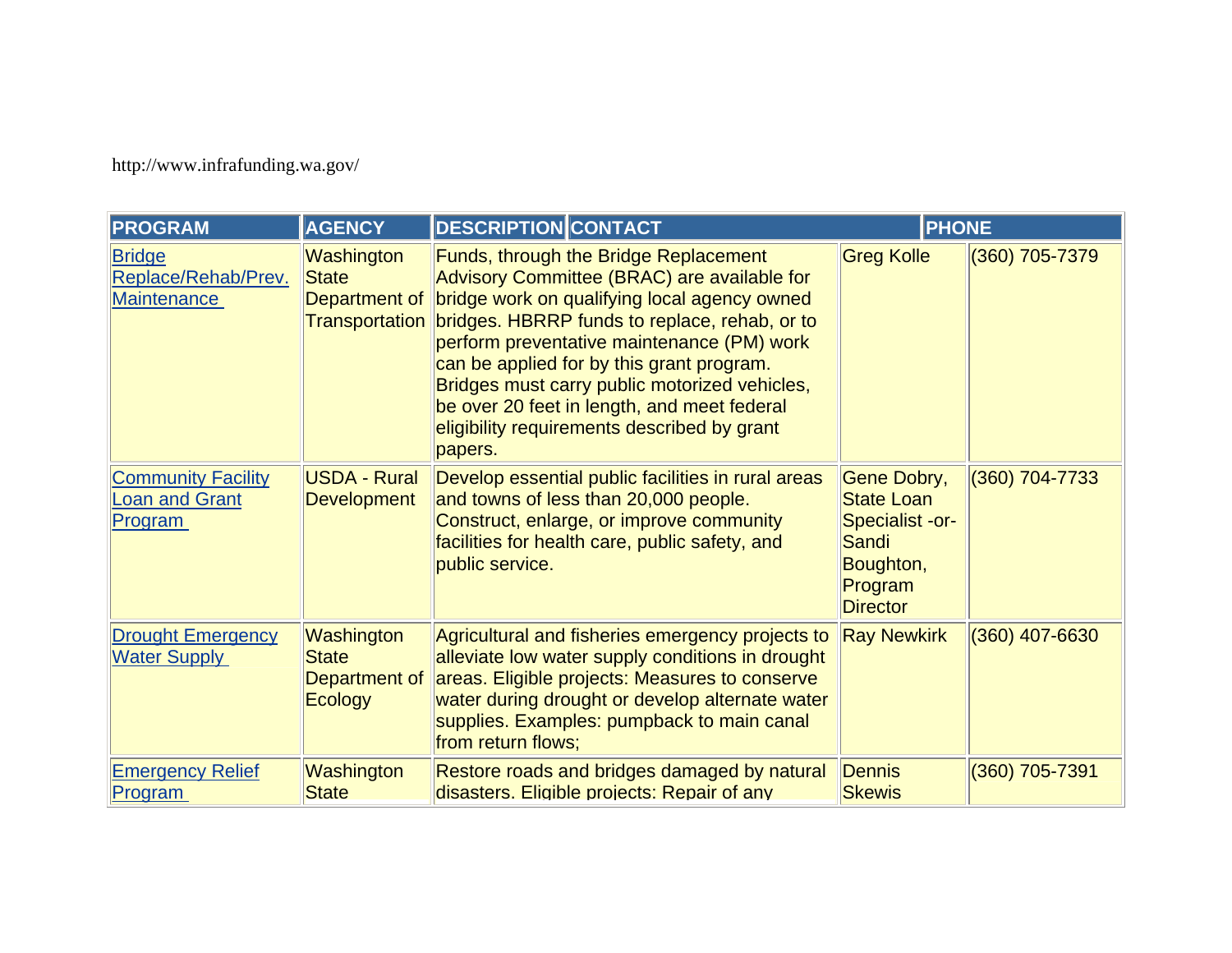| <b>PROGRAM</b>                                               | <b>AGENCY</b>                                          | <b>DESCRIPTION CONTACT</b>                                                                                                                                                                                                                                                                                                                                                                                                                                                                                                                                                                                         | <b>PHONE</b>       |                    |
|--------------------------------------------------------------|--------------------------------------------------------|--------------------------------------------------------------------------------------------------------------------------------------------------------------------------------------------------------------------------------------------------------------------------------------------------------------------------------------------------------------------------------------------------------------------------------------------------------------------------------------------------------------------------------------------------------------------------------------------------------------------|--------------------|--------------------|
|                                                              | Transportation disaster.                               | Department of damage to roads and bridges caused by natural                                                                                                                                                                                                                                                                                                                                                                                                                                                                                                                                                        |                    |                    |
| <b>Essential Rail</b><br><b>Assistance Account</b>           | Washington<br><b>State</b>                             | For rail projects which support branch lines,<br>provide access to ports, maintain mainline<br>Department of capacity and preserve or restore rail corridoors<br>Transportation and infrastructure.                                                                                                                                                                                                                                                                                                                                                                                                                | Ken Uznanski       | $(360)$ 705-7905   |
| <b>Federal Match</b><br>Program                              | Improvement<br><b>Board</b>                            | Transportation Since 1996, the TIB has provided the local<br>match on federally funded bridge replacement<br>projects and projects awarded federal TEA-21<br>funds. Federal programs typically provide<br>funding for 80-86.5 and 90% of the eligible<br>project costs. The TIB funds for local match<br>ensuring small cities are able to leverage all<br>available federal funding. An eligible agency is a<br>city or town that has a population less than five<br>thousand. Projects must meet the threshold<br>eligibility requirements of the Small City Arterial<br>Program or Small City Sidewalk Program. | Greg<br>Armstrong  | $(360) 586 - 1142$ |
| <b>Flood Control</b><br><b>Assistance Account</b><br>Program | Washington<br><b>State</b><br>Department of<br>Ecology | <b>Develop Comprehensive Flood Control</b><br><b>Management Plans and Flood Control</b><br>Maintenance projects. Funds also available for<br>emergency flood control maintenance work.<br>Eligible projects: Measures to prevent or lessen<br>damage from future floods - maintaining levee                                                                                                                                                                                                                                                                                                                        | <b>Tim D'Acci</b>  | (360) 407-6796     |
| <b>Flood Mitigation</b><br><b>Assistance</b>                 | <b>Military</b><br><b>Department</b>                   | To fund the development of comprehensive<br>flood hazard reduciton plans, provide technical<br>assistance, and funding for projects that will<br>flood damage reduction.                                                                                                                                                                                                                                                                                                                                                                                                                                           | <b>Martin Best</b> | $(253) 512 - 7073$ |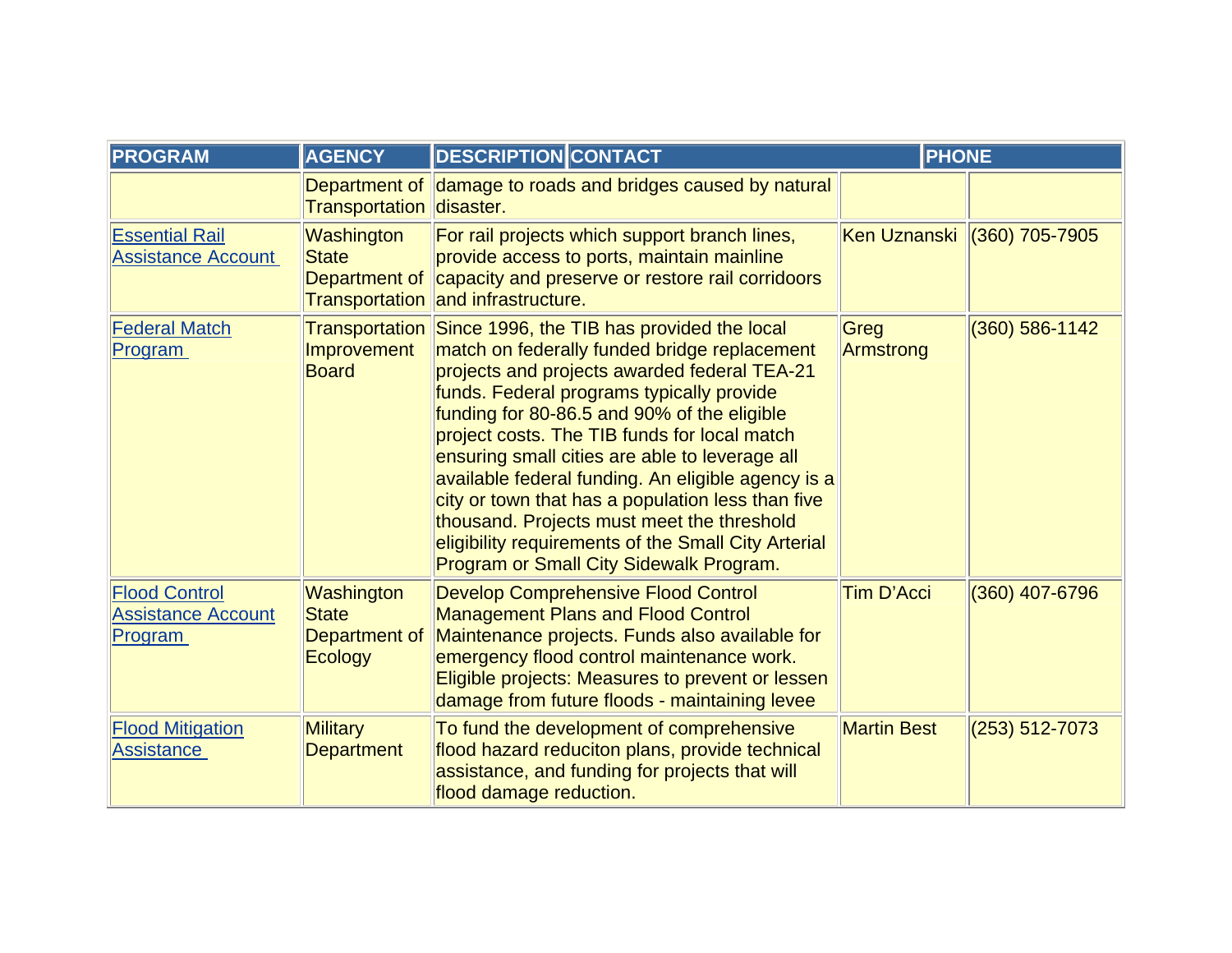| <b>PROGRAM</b>                                                                        | <b>AGENCY</b>                                                                            | <b>DESCRIPTION CONTACT</b>                                                                                                                                                                                                                                                                                                                         | <b>PHONE</b>         |                    |
|---------------------------------------------------------------------------------------|------------------------------------------------------------------------------------------|----------------------------------------------------------------------------------------------------------------------------------------------------------------------------------------------------------------------------------------------------------------------------------------------------------------------------------------------------|----------------------|--------------------|
| <b>Hazard Mitigation</b><br><b>Grant Program</b>                                      | Washington<br><b>Military</b><br><b>Department</b>                                       | Reduce the cost that the government incurs<br>from natural disasters. Projects that reduce or<br>eliminate future losses can be funded such as<br>habitat restoration after a flood disaster;<br>acquisition of property in the floodplain following<br>a flood; siesmic retrofits; or drainage                                                    | <b>Martin Best</b>   | $(253) 512 - 7073$ |
| <b>Land and Water</b><br><b>Conservation Fund</b><br>(LWCF)                           | Washington<br>Interagency<br><b>Committee for</b><br><b>Outdoor</b><br><b>Recreation</b> | Funding supports acquisition, development, and<br>renovation of public outdoor recreation areas<br>and facilities. Program priorities are: community<br>based trails that serve multiple benefits;<br>stewardship of existing sites and facilities; and<br>the integration of low-impact nonconsumptive<br>human activities with natural settings. | Marguerite<br>Austin | $(360)$ 902-3000   |
| <b>Levee Rehabilitation</b>                                                           | U.S. Army<br>Corp of<br><b>Engineers</b>                                                 | Repair flood control works damaged by floods.<br>Eligible projects: Rehabilitating and restoring<br>flood control works damaged or destroyed by<br>floods. Technical engineering assistance also<br>available.                                                                                                                                     | Doug Weber           | $(206)$ 764-3406   |
| <b>Rural Arterial Program</b><br>(RAP) Emergency<br>and Emergent<br><b>Provisions</b> | <b>County Road</b><br><b>Administration</b><br><b>Board</b>                              | Special provisions in RAP to fund emergent and Randy Hart<br>emergency projects outside the normal approval<br>process, under certain conditions. Eligible<br>projects: Grants and technical assistance for<br>road and bridge emergencies. Must be County<br>owned and federally classified as rural collector<br>or rural arterial.              |                      | $(360) 664 - 3299$ |
| <b>Small City BRAC</b><br><b>Match Program</b>                                        | Improvement<br><b>Board</b>                                                              | Transportation The intent of the Small City Bridge Replacement Greg<br>Advisory Committee (BRAC) match program is<br>to assist small cities with their required local                                                                                                                                                                              | Armstrong            | $(360) 586 - 1142$ |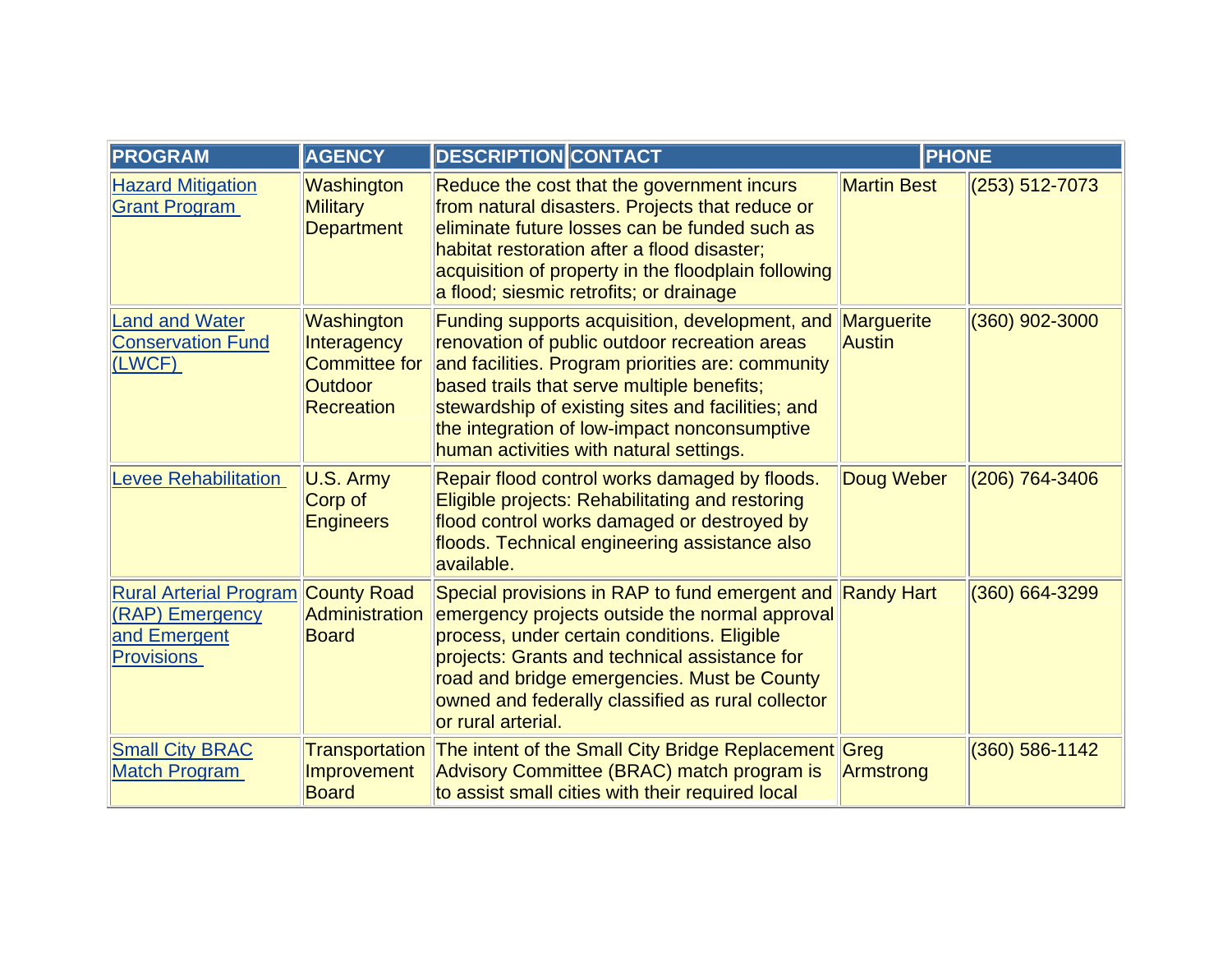| <b>PROGRAM</b>                                                                                                       |                                                                      | <b>AGENCY</b>                                                                                                                                          | <b>DESCRIPTION CONTACT</b>                                                                                                                                                                                                                                                                                                           | <b>PHONE</b>                    |                              |
|----------------------------------------------------------------------------------------------------------------------|----------------------------------------------------------------------|--------------------------------------------------------------------------------------------------------------------------------------------------------|--------------------------------------------------------------------------------------------------------------------------------------------------------------------------------------------------------------------------------------------------------------------------------------------------------------------------------------|---------------------------------|------------------------------|
|                                                                                                                      |                                                                      | match. TIB can provide funding up to 20% of<br>the Federal eligible costs. This program is<br>available to cities with a population less than<br>5000. |                                                                                                                                                                                                                                                                                                                                      |                                 |                              |
| <b>STP Regional</b><br><b>Allocation</b>                                                                             |                                                                      |                                                                                                                                                        | Department of <i>Improve</i> transportation facilities through<br>Transportation construction of improvements on federal<br>classified routes (excluding local access and<br>rural minor collectors): 1) roads and bridges, 2)<br>transit facilities, 3) pedestrian, 4) bicycle<br>facilities, and 5) other modes of transportation. |                                 | Stephanie Tax (360) 705-7389 |
| <b>PROGRAM</b>                                                                                                       | <b>AGENCY</b>                                                        |                                                                                                                                                        | <b>DESCRIPTION</b>                                                                                                                                                                                                                                                                                                                   | <b>CONTACT</b>                  | <b>PHONE</b>                 |
| <b>Capital</b><br><b>Assistance</b><br><b>Program</b> for<br><b>Elderly and</b><br><b>Disabled</b><br><b>Persons</b> | Washington<br><b>State</b><br>Department of<br>Transportation        |                                                                                                                                                        | Provide transportation services to disabled and/or<br>elderly persons. Provide capital assistance to non-profit Rodman<br>agencies providing paratransit services.                                                                                                                                                                   | Valarie                         | (360) 705-7979               |
| <b>Community</b><br><b>Development</b><br><b>Block Grant</b><br><b>Imminent</b><br><b>Threat Fund</b>                | Department of<br>Community,<br>Trade, and<br>Economic<br>Development |                                                                                                                                                        | Address unique emergencies posing serious and<br>immediate threat to the public health and safety.<br>Eligible projects: Damage must be due to sudden and<br>unexpected cause. Examples: repair collapsed city<br>well, replace reservoir roof blown off, repair broken<br>sewer mains.                                              | <b>Bill Prentice</b>            | $(360)$ 725-3015             |
| Coordinated<br>Prevention<br>Grants<br>Emergency                                                                     | Washington<br><b>State</b><br>Department of<br>Ecology               |                                                                                                                                                        | Assist local governments with hazardous or solid waste<br>management emergencies that threaten human health<br>and the environment. Eligible projects: Waste reduction<br>and recycling activities; projects to divert hazardous                                                                                                     | <b>Steve</b><br><b>Loftness</b> | $(360)$ 407-6060             |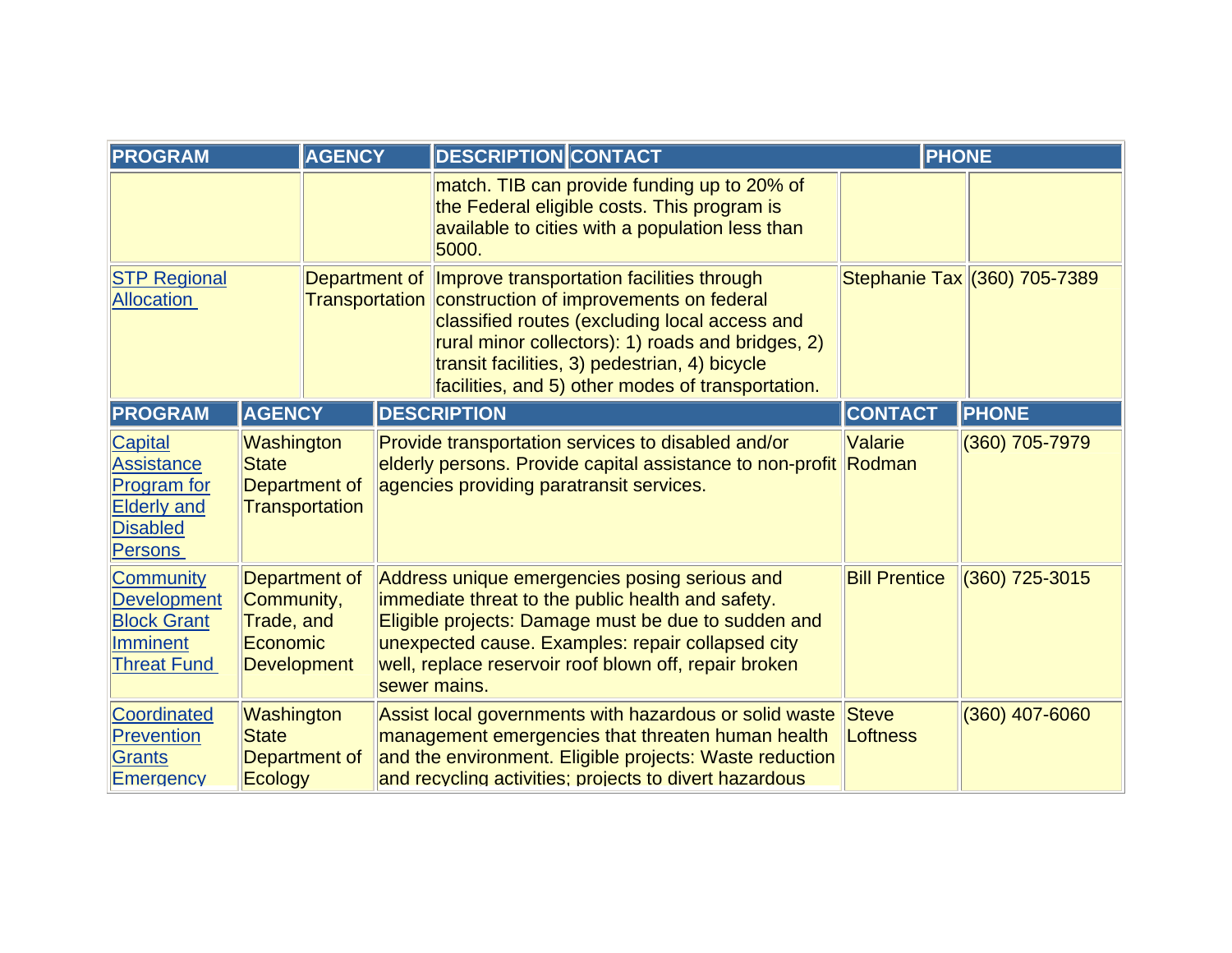| <b>PROGRAM</b>                                            | <b>AGENCY</b>                                                 |                    | <b>DESCRIPTION CONTACT</b>                                                                                                                                                                                                                                                                                                                                                                                                              |                                | <b>PHONE</b>               |
|-----------------------------------------------------------|---------------------------------------------------------------|--------------------|-----------------------------------------------------------------------------------------------------------------------------------------------------------------------------------------------------------------------------------------------------------------------------------------------------------------------------------------------------------------------------------------------------------------------------------------|--------------------------------|----------------------------|
| Program                                                   |                                                               |                    | waste from solid waste disposal.                                                                                                                                                                                                                                                                                                                                                                                                        |                                |                            |
| <b>Drought</b><br><b>Emergency</b><br><b>Water Supply</b> | Washington<br><b>State</b><br>Department of<br>Ecology        |                    | Agricultural and fisheries emergency projects to<br>alleviate low water supply conditions in drought areas.<br>Eligible projects: Measures to conserve water during<br>drought or develop alternate water supplies. Examples:<br>pumpback to main canal from return flows;                                                                                                                                                              |                                | Ray Newkirk (360) 407-6630 |
| <b>Emergency</b><br><b>Relief</b><br>Program              | Washington<br><b>State</b><br>Department of<br>Transportation |                    | Restore roads and bridges damaged by natural<br>disasters. Eligible projects: Repair of any damage to<br>roads and bridges caused by natural disaster.                                                                                                                                                                                                                                                                                  | <b>Dennis</b><br><b>Skewis</b> | (360) 705-7391             |
| <b>PROGRAM</b>                                            | <b>AGENCY</b>                                                 | <b>DESCRIPTION</b> |                                                                                                                                                                                                                                                                                                                                                                                                                                         | <b>CONTACT</b>                 | <b>PHONE</b>               |
| Hazard<br><b>Mitigation</b><br>Grant<br>Program           | <b>Military</b>                                               |                    | Washington Reduce the cost that the government incurs from natural<br>disasters. Projects that reduce or eliminate future losses<br>Department can be funded such as habitat restoration after a flood<br>disaster; acquisition of property in the floodplain following<br>a flood; siesmic retrofits; or drainage                                                                                                                      | <b>Martin Best</b>             | $(253) 512 - 7073$         |
| Levee<br><b>Rehabilitation</b>                            | U.S. Army<br>Corp of<br><b>Engineers</b>                      |                    | Repair flood control works damaged by floods. Eligible<br>projects: Rehabilitating and restoring flood control works<br>damaged or destroyed by floods. Technical engineering<br>assistance also available.                                                                                                                                                                                                                             | Doug Weber                     | $(206)$ 764-3406           |
| <b>Pre-Disaster</b><br><b>Mitigation</b>                  | <b>Military</b>                                               |                    | Washington This program replaced the Project Impact program last<br>year. It is estimated that states will receive \$250,000 a<br>Department year to help states and communities develop "All-Hazard"<br>Mitigation Plans". Additionally, \$150 million will be<br>available on a nationally competitive basis for both plans<br>and projects during the Spring of 2003. However, no<br>information on how the program will be actually | <b>Martin Best</b>             | $(253) 512 - 7073$         |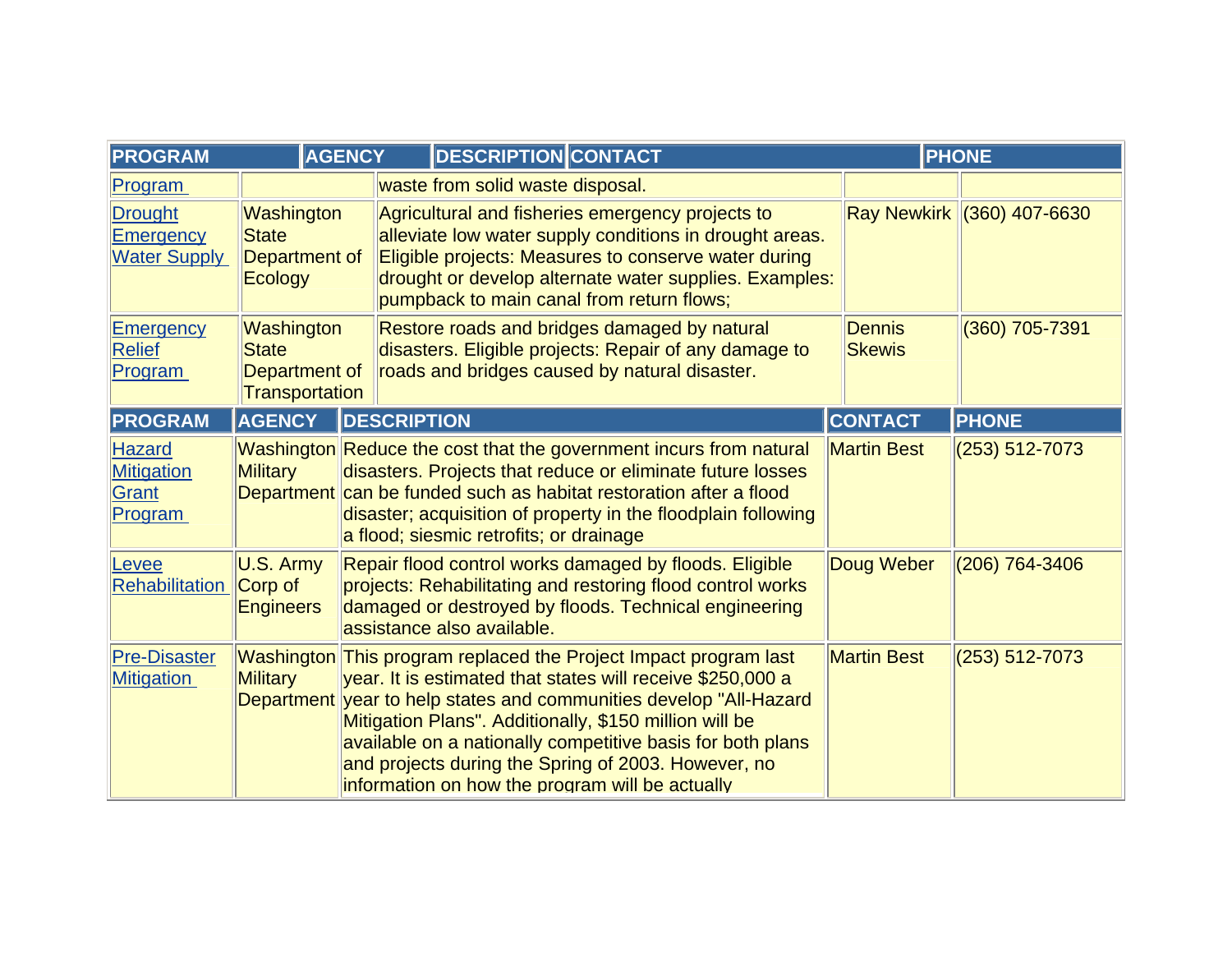| <b>PROGRAM</b>                                                                                           |                                               | <b>AGENCY</b>         | <b>DESCRIPTION CONTACT</b>                                                                                                                                                                                                                                                                                              |                    | <b>PHONE</b>     |
|----------------------------------------------------------------------------------------------------------|-----------------------------------------------|-----------------------|-------------------------------------------------------------------------------------------------------------------------------------------------------------------------------------------------------------------------------------------------------------------------------------------------------------------------|--------------------|------------------|
|                                                                                                          |                                               |                       | implemented by the Department of Homeland Security<br>$ $ (FEMA) is available at this time.                                                                                                                                                                                                                             |                    |                  |
| Public<br><b>Assistance</b><br>Program                                                                   | Military                                      | measures.             | Repair and restore public facilities damaged by<br><b>Donna Voss</b><br>$(253) 512 - 7078$<br>Department Presidentially declared natural or man-made disasters.<br>Eligible projects: - Repair/restore damaged public<br>facilities; - debris removal; and -emergency protective                                        |                    |                  |
| <b>Referendum</b><br>38<br>Emergency<br><b>Water Supply</b>                                              | <b>State</b><br>of Ecology                    | and/or public safety. | Washington Permanent repairs of agricultural water supply system<br>when breaks occur during irrigation season. Eligible<br>Department projects: Breaks must be sudden and create an<br>emergency shortage of water threatening loss of property                                                                        | <b>Ray Newkirk</b> | $(360)$ 407-6630 |
| PROGRAM                                                                                                  | <b>AGENCY</b>                                 | <b>DESCRIPTION</b>    |                                                                                                                                                                                                                                                                                                                         | <b>CONTACT</b>     | <b>PHONE</b>     |
| Rural<br><b>Arterial</b><br>Program<br>(RAP)<br><b>Emergency</b><br>and<br>Emergent<br><b>Provisions</b> | <b>County Road</b><br>Administration<br>Board |                       | Special provisions in RAP to fund emergent and<br>emergency projects outside the normal approval process,<br>under certain conditions. Eligible projects: Grants and<br>technical assistance for road and bridge emergencies.<br>Must be County owned and federally classified as rural<br>collector or rural arterial. | <b>Randy Hart</b>  | (360) 664-3299   |

<http://www.infrafunding.wa.gov/grantsresults.asp>

Flood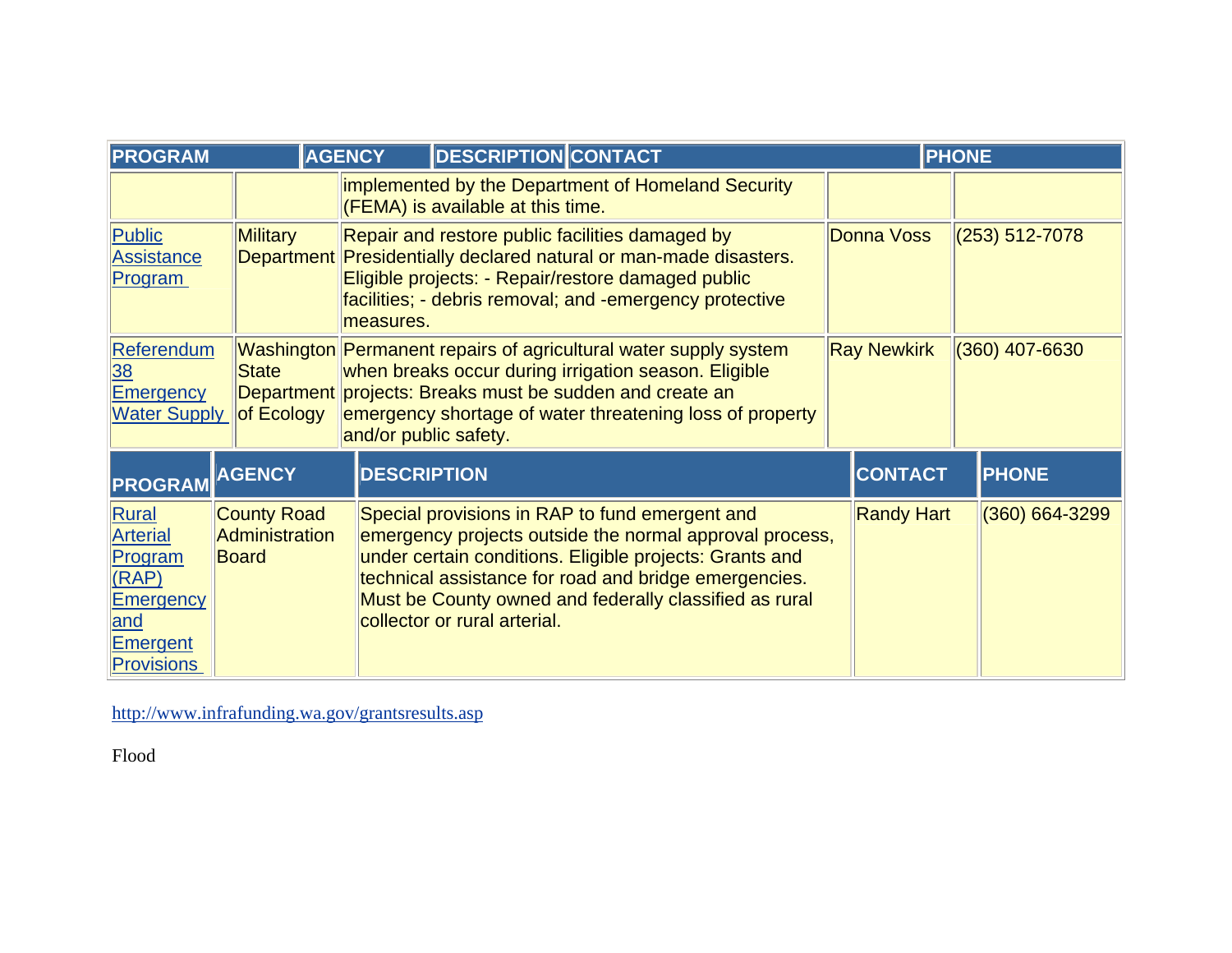| <b>PROGRAM</b>                                                                                   | <b>AGENCY</b>                                                           | <b>DESCRIPTION</b>                                                                                                                                                                                                                                                                                                                                                                                                                                                                                                                                                                                                                                                                                                                                                                                                    | <b>CONTACT</b>       | PH   |
|--------------------------------------------------------------------------------------------------|-------------------------------------------------------------------------|-----------------------------------------------------------------------------------------------------------------------------------------------------------------------------------------------------------------------------------------------------------------------------------------------------------------------------------------------------------------------------------------------------------------------------------------------------------------------------------------------------------------------------------------------------------------------------------------------------------------------------------------------------------------------------------------------------------------------------------------------------------------------------------------------------------------------|----------------------|------|
| <b>Aquatic Weeds</b><br><b>Management Fund</b>                                                   | <b>Washington State</b><br>Department of<br>Ecology                     | Provide grants, technical assistance, and public education materials<br>to reduce propagation of freshwater aquatic weeds such as Eurasian<br>watermilfoil and manage problems caused by these weeds in<br>Washington State. Eligible projects: Development of integrated<br>aquatic vegetation management plans, implementation of the<br>integrated plans (control activities), aquatic plant survey, aquatic plant<br>monitoring, education about aquatic plants. Funds are also available<br>on a first come - first served basis for early infestations of exotic<br>freshwater weeds such as Eurasian watermilfoil and Brazilian elodea.<br>Call or e-mail Kathy Hamel for more information if you think that you<br>have an early infestation of an exotic plant in your waterbody<br>(Washington State only). | <b>Kathy Hamel</b>   | (36) |
| <b>Capital Assistance</b><br><b>Program for Elderly</b><br>and Disabled<br><b>Persons</b>        | <b>Washington State</b><br>Department of<br><b>Transportation</b>       | Provide transportation services to disabled and/or elderly persons.<br>Provide capital assistance to non-profit agencies providing paratransit<br>services.                                                                                                                                                                                                                                                                                                                                                                                                                                                                                                                                                                                                                                                           | Valarie Rodman       | (36) |
| <b>Community</b><br><b>Development Block</b><br><b>Grant Community</b><br><b>Investment Fund</b> | <b>Office of Community</b><br><b>Development</b>                        | Fund top priority projects selected from Washington's Community<br>Economic Revitalization Team (WA-CERT) pre-application or from<br>federally-designated rural enterprise communities. Eligible projects:<br>CDBG eligible activities, including water, wastewater, infrastructure to<br>support hsq, economic development & community facilities.                                                                                                                                                                                                                                                                                                                                                                                                                                                                   | Dan Riebli           | (36) |
| <b>Community</b><br><b>Development Block</b><br><b>Grant General</b><br><b>Purpose</b>           | Department of<br>Community, Trade<br>and Economic<br><b>Development</b> | Financial and technical assistance for infrastructure projects to benefit Bill Prentice<br>low and moderate-income persons. Eligible projects: Wastewater,<br>stromwater, drinking water, community facilities, housing, streets &<br>sidewalks.                                                                                                                                                                                                                                                                                                                                                                                                                                                                                                                                                                      |                      | (36) |
| <b>Community</b><br>Development Block Community, Trade,                                          | Department of                                                           | Address unique emergencies posing serious and immediate threat to<br>the public health and safety. Eligible projects: Damage must be due to                                                                                                                                                                                                                                                                                                                                                                                                                                                                                                                                                                                                                                                                           | <b>Bill Prentice</b> | (36) |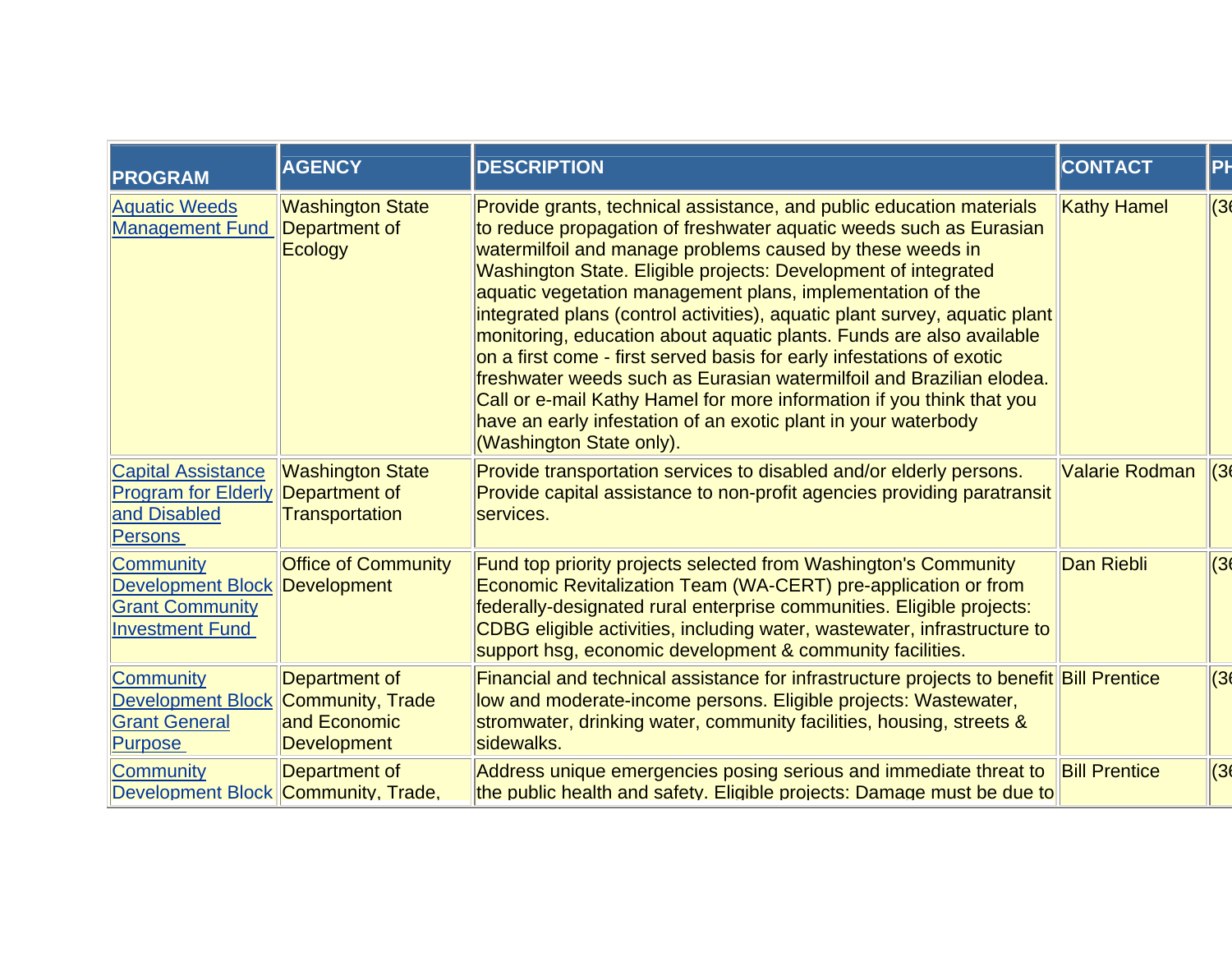| <b>PROGRAM</b>                                                                       | <b>AGENCY</b>                                              | <b>DESCRIPTION</b>                                                                                                                                                                                                                                                                        | PH<br><b>CONTACT</b> |
|--------------------------------------------------------------------------------------|------------------------------------------------------------|-------------------------------------------------------------------------------------------------------------------------------------------------------------------------------------------------------------------------------------------------------------------------------------------|----------------------|
| <b>Grant Imminent</b><br><b>Threat Fund</b>                                          | and Economic<br>Development                                | sudden and unexpected cause. Examples: repair collapsed city well,<br>replace reservoir roof blown off, repair broken sewer mains.                                                                                                                                                        |                      |
| <b>PROGRAM</b>                                                                       | <b>AGENCY</b>                                              | <b>DESCRIPTION</b>                                                                                                                                                                                                                                                                        | <b>CONTACT</b>       |
| <b>Federal Clean Water</b><br>Act - Section 319                                      | <b>Washington State</b><br>Department of<br><b>Ecology</b> | Fund comprehensive prevention and control activities, which are<br>watershed-based, for non-point source pollution. Implementation activities<br>only. Examples: Non-point pollution; river restoration; implement<br>agricultural and forest best management practices                   | Dan Filip            |
| <b>Flood Control</b><br><b>Assistance Account</b><br>Program                         | <b>Washington State</b><br>Department of<br><b>Ecology</b> | Develop Comprehensive Flood Control Management Plans and Flood<br>Control Maintenance projects. Funds also available for emergency flood<br>control maintenance work. Eligible projects: Measures to prevent or lessen<br>damage from future floods - maintaining levee                   | <b>Tim D'Acci</b>    |
| <b>Military</b><br><b>Flood Mitigation</b><br><b>Assistance</b><br><b>Department</b> |                                                            | To fund the development of comprehensive flood hazard reduciton plans,<br>provide technical assistance, and funding for projects that will flood<br>damage reduction.                                                                                                                     | <b>Martin Best</b>   |
| <b>Hazard Mitigation</b><br><b>Grant Program</b>                                     | Washington<br><b>Military</b><br><b>Department</b>         | Reduce the cost that the government incurs from natural disasters.<br>Projects that reduce or eliminate future losses can be funded such as<br>habitat restoration after a flood disaster; acquisition of property in the<br>floodplain following a flood; siesmic retrofits; or drainage | <b>Martin Best</b>   |
| <b>Levee Rehabilitation</b><br>U.S. Army Corp of<br><b>Engineers</b>                 |                                                            | Repair flood control works damaged by floods. Eligible projects:<br>Rehabilitating and restoring flood control works damaged or destroyed by<br>floods. Technical engineering assistance also available.                                                                                  | Doug Weber           |
| <b>PROGRAM</b>                                                                       | <b>AGENCY</b>                                              | <b>DESCRIPTION</b>                                                                                                                                                                                                                                                                        | <b>CONTACT</b>       |
| <b>National Estuary</b><br>Program                                                   | <b>U.S. Environmental</b><br><b>Protection Agency</b>      | To foster community-based collaborative environmental planning<br>among estuary stakeholders in order to develop comprehensive<br>conservation management plans (CCMP) for estuaries of national                                                                                          |                      |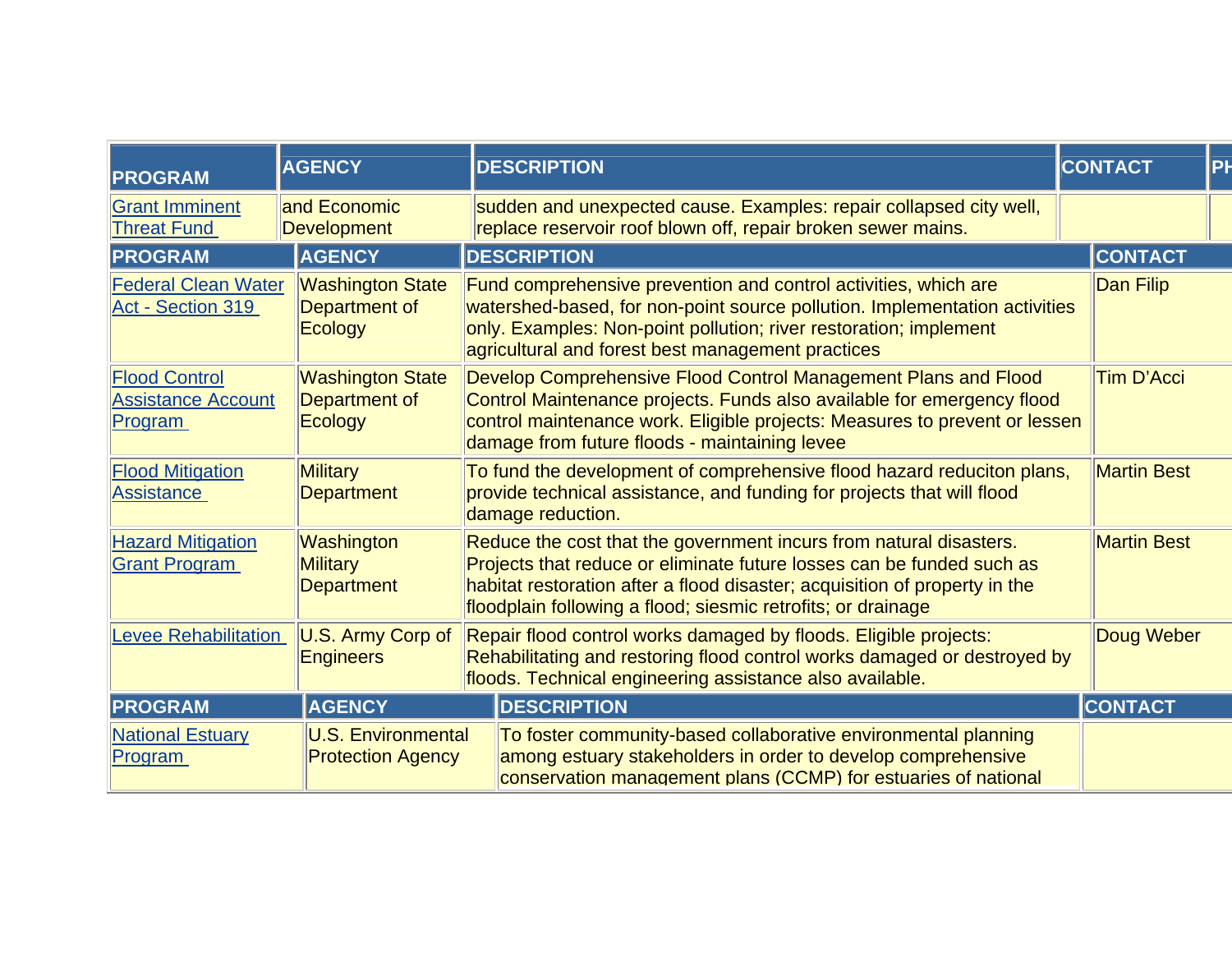| <b>PROGRAM</b>                                          | <b>AGENCY</b>                                                    | <b>DESCRIPTION</b>                                                                                                                                                                                                                                                                                                                                                                                                                                                                                    | PH<br><b>CONTACT</b>   |
|---------------------------------------------------------|------------------------------------------------------------------|-------------------------------------------------------------------------------------------------------------------------------------------------------------------------------------------------------------------------------------------------------------------------------------------------------------------------------------------------------------------------------------------------------------------------------------------------------------------------------------------------------|------------------------|
|                                                         |                                                                  | significance. Grants are issued only to the lead state or local<br>agenc(ies) with responsibity to develop and implement a CCMP. The<br>Puget Sound Action Team is the primary Washington State Agency.<br>Assistance provided: Grants, studies, monitoring, and technical<br>assistance.                                                                                                                                                                                                             |                        |
| <b>Partners</b> for<br>Environmental<br><b>Progress</b> | U.S. Army Corps of<br><b>Engineers</b>                           | Help local governments evaluate whether privatizing a particular<br>water-related infrastructure is desirable and conomically feasible.<br>Technical planning assistance.                                                                                                                                                                                                                                                                                                                             | <b>Steven Foster</b>   |
|                                                         | <b>Pre-Disaster Mitigation Washington Military</b><br>Department | This program replaced the Project Impact program last year. It is<br>estimated that states will receive \$250,000 a year to help states and<br>communities develop "All-Hazard Mitigation Plans". Additionally, \$150<br>million will be available on a nationally competitive basis for both<br>plans and projects during the Spring of 2003. However, no<br>information on how the program will be actually implemented by the<br>Department of Homeland Security (FEMA) is available at this time. | <b>Martin Best</b>     |
| Public Involvement<br>and Education Fund                | <b>Puget Sound Water</b><br><b>Quality Action Team</b>           | Protect Puget Sound and raise awareness of water quality and<br>marine resource protection. Eligible projects: Community-based water<br>quality education and public involvement programs that raise<br>awareness of water quality issues by engaging people in actions to<br>protect Puget Sound.                                                                                                                                                                                                    | <b>Karin Van Vlack</b> |
| <b>Public Works</b><br><b>Construction</b>              | U.S. Economic<br>Development<br>Administration                   | Construct facilities to attract new industry, encourage business<br>expansion, diversify the economy, and generate long-term private<br>sector jobs. Eligible projects: Water and sewer facilities primarily<br>serving industry and commerce; access roads to industri                                                                                                                                                                                                                               | <b>Lloyd Kirry</b>     |
| <b>PROGRAM</b>                                          | <b>AGENCY</b>                                                    | <b>DESCRIPTION</b>                                                                                                                                                                                                                                                                                                                                                                                                                                                                                    | <b>CONTAC</b>          |
| <b>Puget Sound</b>                                      | U.S. Fish and Wildlife                                           | This bay/estuary program is designed to protect, restore and enhance fish and                                                                                                                                                                                                                                                                                                                                                                                                                         | <b>Curtis Ta</b>       |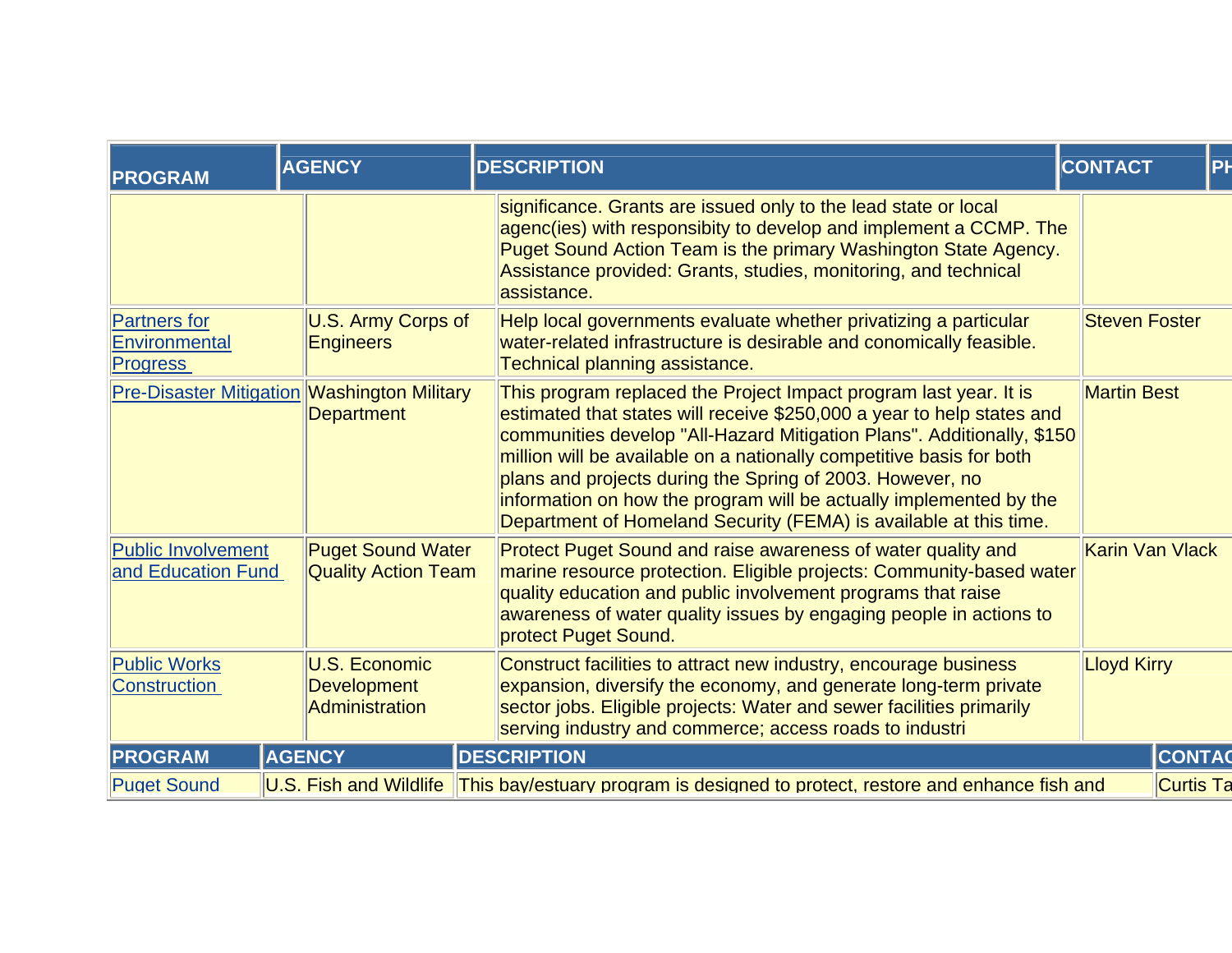| <b>PROGRAM</b>                                                                               | <b>AGENCY</b>                                         | <b>CONTACT</b><br><b>DESCRIPTION</b>                                                                                                                                                                                                                                                | PF                                                           |
|----------------------------------------------------------------------------------------------|-------------------------------------------------------|-------------------------------------------------------------------------------------------------------------------------------------------------------------------------------------------------------------------------------------------------------------------------------------|--------------------------------------------------------------|
| Program                                                                                      | Service                                               | wildlife resources in the Puget Sound Basin. Activities are meant to complement<br>and implement the Puget Sound Water Quality Management Plan. A watershed or<br>ecosystem approach i                                                                                              |                                                              |
| Referendum 38<br>Emergency<br><b>Water Supply</b>                                            | <b>Washington State</b><br>Department of<br>Ecology   | Permanent repairs of agricultural water supply system when breaks occur during<br>irrigation season. Eligible projects: Breaks must be sudden and create an<br>emergency shortage of water threatening loss of property and/or public safety.                                       | <b>Ray New</b>                                               |
| State/Tribal<br><b>Wetland Planning Protection Agency</b><br>Grants                          | <b>U.S. Environmental</b>                             | Assists states and tribes to develop watershed based comprehensive land use<br>plans and technical tools that can be applied to integrate protection and restoration<br>of wetlands and other water resources.                                                                      |                                                              |
| <b>Waste Water</b><br><b>Reuse Program</b>                                                   | <b>Bureau of</b><br>Reclamation                       | To investigate and identify opportunities for reclamation and reuse of municipal,<br>industrial, domestic, and agricultural wastewater-and naturally impaired<br>groundwater and surface water-for the design and construction of demonstration<br>and permanent facili             | <b>Richard</b>                                               |
| <b>Water &amp; Waste</b><br><b>Disposal Loans</b><br>and Grants                              | USDA - Rural<br><b>Development</b>                    | Support water and waste disposal facilities in rural areas and towns of up to 10,000<br>people. Eligible projects: Construct, repair, improve, expand, or modify water, waste<br>diposal, solid waste and storm drain facilities. Goal is to serve most needy rural<br>communities. | Gene Do<br>Loan Spe<br><b>OR Sand</b><br>Boughtor<br>Program |
| <b>PROGRAM</b>                                                                               | <b>AGENCY</b>                                         | <b>DESCRIPTION</b>                                                                                                                                                                                                                                                                  | <b>CONT</b>                                                  |
| <b>Water Pollution</b><br><b>Control - State and</b><br><b>Interstate Program</b><br>Support | <b>U.S. Environmental</b><br><b>Protection Agency</b> | To assist states, territories, the District of Columbia, interstate agencies, and<br>qualified Indian tribes in establishing and maintaining adequate measures for<br>prevention and control of surface water and groundwater pollution. Limitations:<br><b>Funds cannot b</b>      | Dick H                                                       |
| <b>Water Quality</b><br>Grants                                                               | <b>U.S. Environmental</b><br><b>Protection Agency</b> | To stimulate the creation of unique and new approaches to meeting stormwater,<br>combined sewer outflows, sludge, and pretreatment requirements as well as<br>enhancing state capabilities.                                                                                         | <b>Dick H</b>                                                |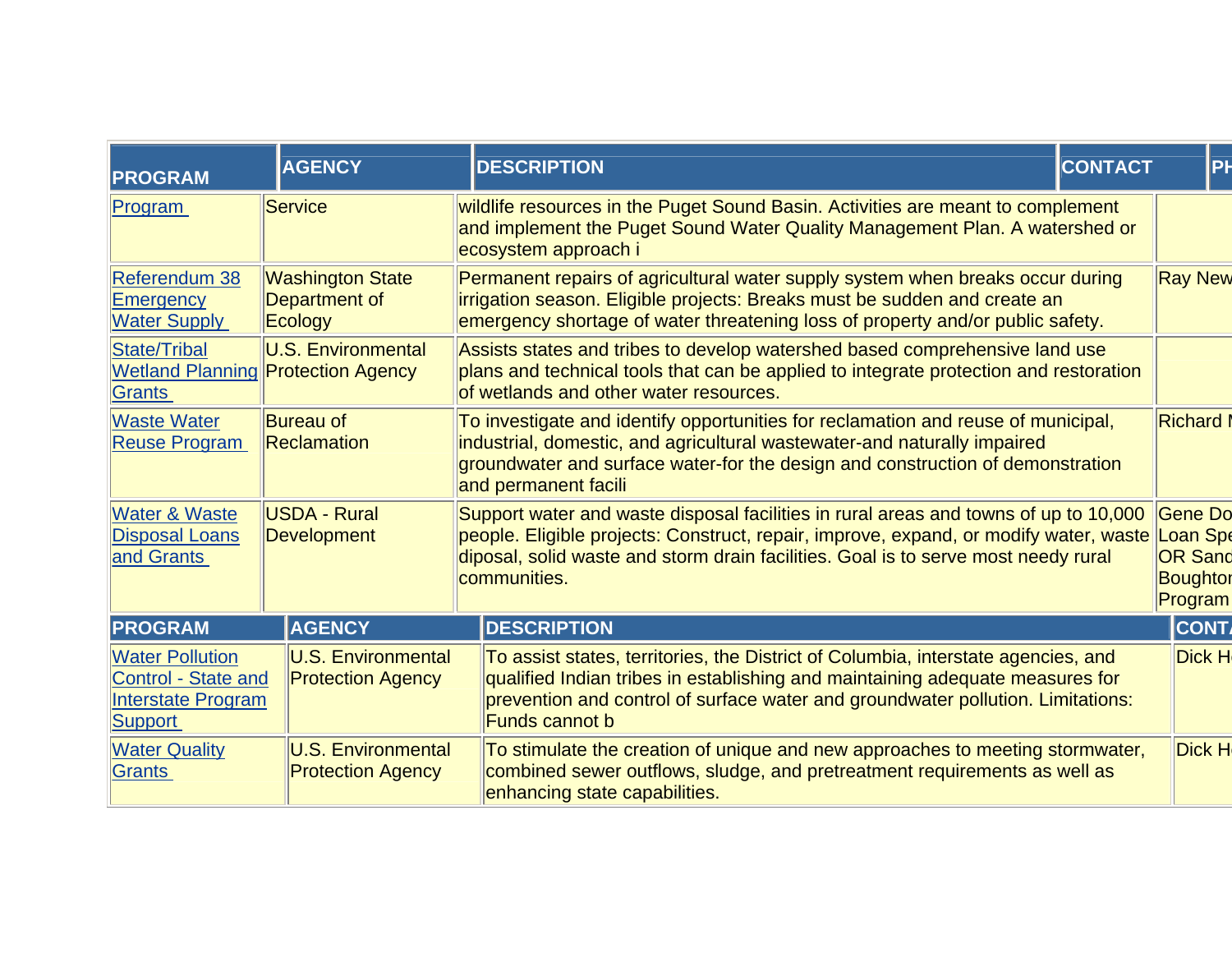| <b>PROGRAM</b>                                                                                    | <b>AGENCY</b>                                                                       | <b>CONTACT</b><br><b>DESCRIPTION</b>                                                                                                                                                                                                                                                                                             | PF              |
|---------------------------------------------------------------------------------------------------|-------------------------------------------------------------------------------------|----------------------------------------------------------------------------------------------------------------------------------------------------------------------------------------------------------------------------------------------------------------------------------------------------------------------------------|-----------------|
| <b>WaterWorks,</b><br><b>RCPG, NRSN</b><br>Grants                                                 | <b>King County</b><br><b>Department of Natural</b><br><b>Resources</b>              | Grants up to \$50,000 are available for projects that protect or improve water<br>quality, drainage and water-dependent habitat. Funding source varies according to<br>geography and project emphasis. Projects must be located in King County or<br>South Snohomish County and provide opportunities for community stewardship. | Ken Pr          |
| <b>Wetland Protection,</b><br><b>Restoration</b> , and<br>Stewardship<br>Discretionary<br>Funding | U.S. Environmental<br><b>Protection Agency</b>                                      | This program provides support for studies and activities related to implementation<br>of Section 404 of the Clean Water Act for both wetlands and sediment<br>management. Projects can support regulatory, planning, restoration or outreach<br><b>issues. Project example</b>                                                   | <b>Christir</b> |
| <b>Wetlands Reserve</b><br>Program                                                                | <b>Natural Resources</b><br><b>Conservation Service</b><br>& Farm Service<br>Agency | This program offers landowners the apportunity to receive payments for restoring<br>and protecting wetlands on their property. Landowners are provided cost-share<br>funds to restore wetlands. They are paid up to the agricultural value of the land for<br>granting                                                           | <b>Ross L</b>   |

Public Safety Facility

| <b>PROGRAM</b>                                                                            | <b>AGENCY</b>                                                           | <b>DESCRIPTION</b>                                                                                                                                                                                                                                                                                                                                                   |
|-------------------------------------------------------------------------------------------|-------------------------------------------------------------------------|----------------------------------------------------------------------------------------------------------------------------------------------------------------------------------------------------------------------------------------------------------------------------------------------------------------------------------------------------------------------|
| <b>Community</b><br>Development Block<br><b>Grant Community</b><br><b>Investment Fund</b> | Development                                                             | Office of Community Fund top priority projects selected from Washington's Community Economic Revitalization<br>Team (WA-CERT) pre-application or from federally-designated rural enterprise<br>communities. Eligible projects: CDBG eligible activities, including water, wastewater,<br>infrastructure to support hsg, economic development & community facilities. |
| <b>Community</b><br>Development Block<br><b>Grant General</b><br>Purpose                  | Department of<br>Community, Trade<br>and Economic<br><b>Development</b> | Financial and technical assistance for infrastructure projects to benefit low and moderate-<br>income persons. Eligible projects: Wastewater, stromwater, drinking water, community<br>facilities, housing, streets & sidewalks.                                                                                                                                     |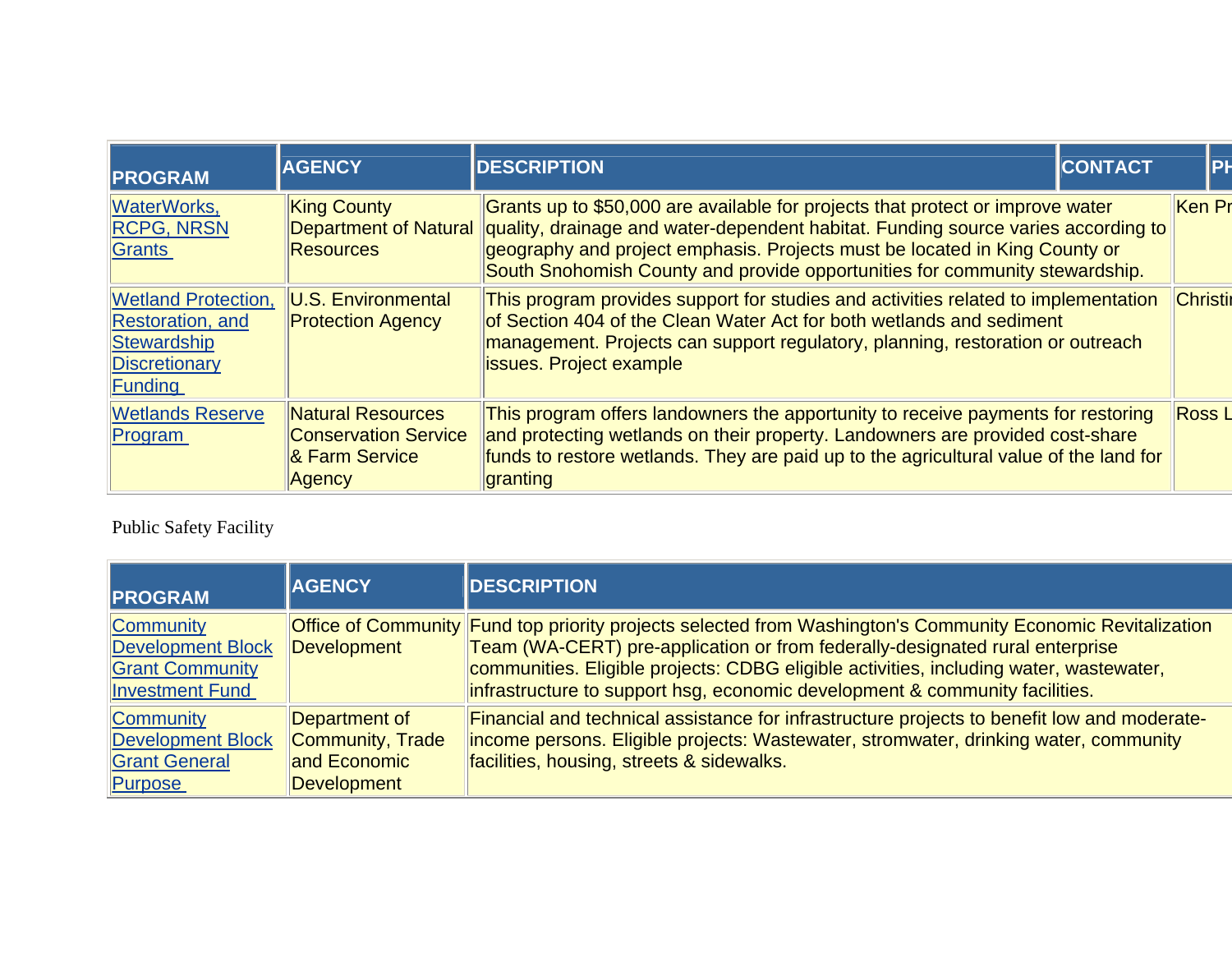| <b>PROGRAM</b>                                                       |  | <b>AGENCY</b>                                                           |                                                                                                                                                                                                                                    | <b>DESCRIPTION</b>                                                                                                                                                                                                                                                                     |  |  |  |
|----------------------------------------------------------------------|--|-------------------------------------------------------------------------|------------------------------------------------------------------------------------------------------------------------------------------------------------------------------------------------------------------------------------|----------------------------------------------------------------------------------------------------------------------------------------------------------------------------------------------------------------------------------------------------------------------------------------|--|--|--|
| <b>Community Facility</b><br><b>Loan and Grant</b><br>Program        |  | USDA - Rural<br><b>Development</b>                                      |                                                                                                                                                                                                                                    | Develop essential public facilities in rural areas and towns of less than 20,000 people.<br>Construct, enlarge, or improve community facilities for health care, public safety, and public<br>service.                                                                                 |  |  |  |
| Firearms and<br><b>Archery Range</b><br><b>Recreation (FARR)</b>     |  | Washington<br>Interagency<br>Committee for<br><b>Outdoor Recreation</b> |                                                                                                                                                                                                                                    | Firearms and Archery Range Recreation Program funds are used to acquire, develop, and<br>renovate public and private nonprofit firearms and archery training, practice, and recreation<br>facilities.                                                                                  |  |  |  |
| <b>Hazard Mitigation</b><br><b>Grant Program</b>                     |  | <b>Washington Military</b><br><b>Department</b>                         |                                                                                                                                                                                                                                    | Reduce the cost that the government incurs from natural disasters. Projects that reduce or<br>eliminate future losses can be funded such as habitat restoration after a flood disaster;<br>acquisition of property in the floodplain following a flood; siesmic retrofits; or drainage |  |  |  |
| <b>PROGRAM</b>                                                       |  | <b>AGENCY</b>                                                           |                                                                                                                                                                                                                                    | <b>DESCRIPTION</b>                                                                                                                                                                                                                                                                     |  |  |  |
| <b>Million Solar</b><br><b>Roofs Initiative</b>                      |  | <b>U.S. Department</b><br>of Energy Seattle<br><b>Support Office</b>    |                                                                                                                                                                                                                                    | To place one million solar energy systems on US roofs by 2010. Eligible projects: Any entity with<br>an interest in solar technology can apply to become a partnership. Partnerships are eligible to<br>compete for grants of up to \$50k when funding is available.                   |  |  |  |
| <b>Public Assistance</b><br><b>Military</b><br>Department<br>Program |  |                                                                         | Repair and restore public facilities damaged by Presidentially declared natural or man-made<br>disasters. Eligible projects: - Repair/restore damaged public facilities; - debris removal; and -<br>emergency protective measures. |                                                                                                                                                                                                                                                                                        |  |  |  |
| <b>Riparian Areas</b>                                                |  |                                                                         |                                                                                                                                                                                                                                    |                                                                                                                                                                                                                                                                                        |  |  |  |
| <b>AGENCY</b><br><b>PROGRAM</b><br><b>DESCRIPTION</b>                |  |                                                                         |                                                                                                                                                                                                                                    |                                                                                                                                                                                                                                                                                        |  |  |  |

To foster community-based collaborative environmental planning among estuary stakeholders in order to develop comprehensive conservation management plans

[National Estuary](http://www.infrafunding.wa.gov/details.asp?GRANTINDEX=103) 

U.S. Environmental **Protection Agency** 

[Program](http://www.infrafunding.wa.gov/details.asp?GRANTINDEX=103)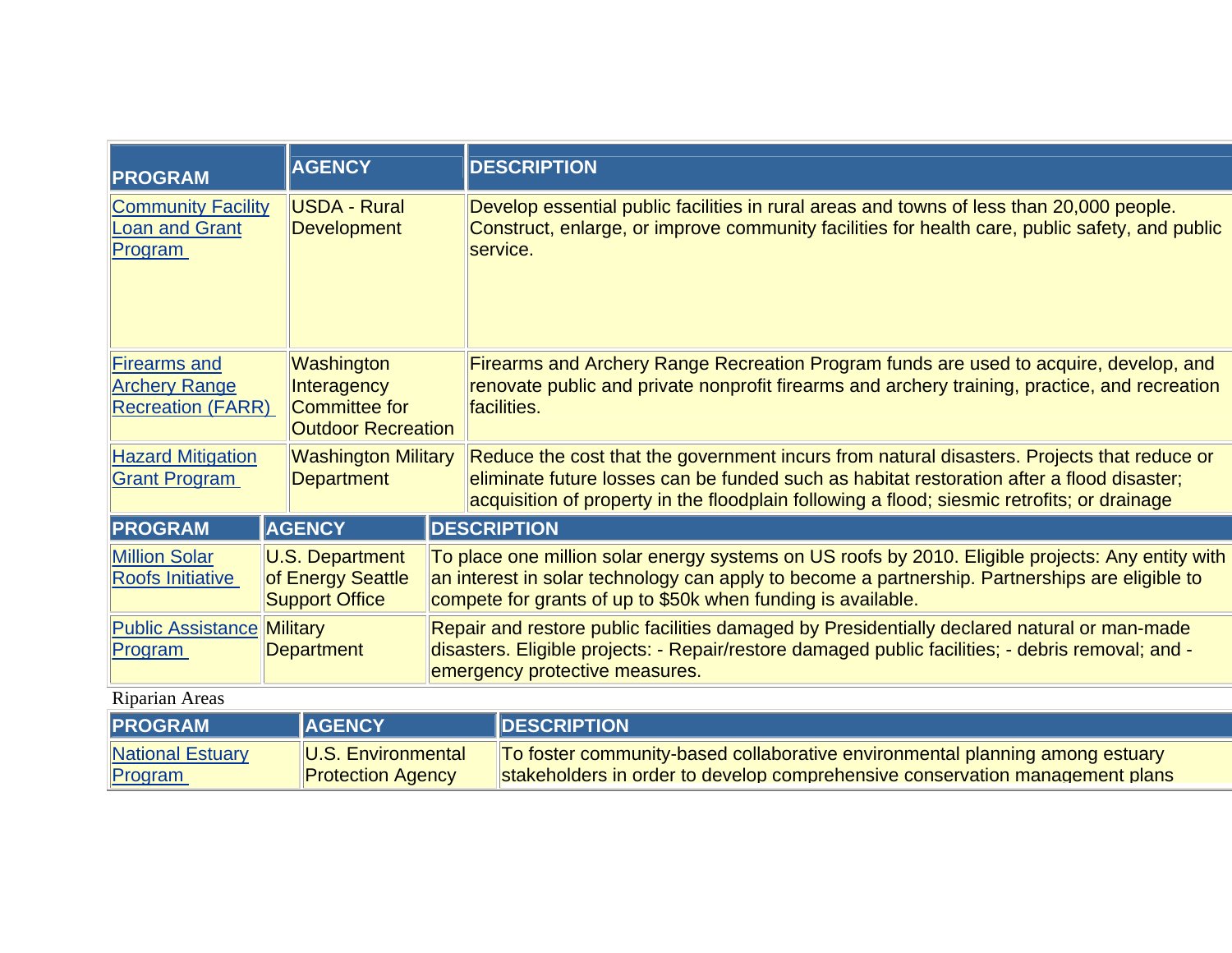| <b>PROGRAM</b>                                                              | <b>AGENCY</b>                                                    |  | <b>DESCRIPTION</b>                                                                                                                                                                                                                                                                                                      |  |  |  |
|-----------------------------------------------------------------------------|------------------------------------------------------------------|--|-------------------------------------------------------------------------------------------------------------------------------------------------------------------------------------------------------------------------------------------------------------------------------------------------------------------------|--|--|--|
|                                                                             |                                                                  |  | (CCMP) for estuaries of national significance. Grants are issued only to the lead state or<br>local agenc(ies) with responsibity to develop and implement a CCMP. The Puget Sound<br>Action Team is the primary Washington State Agency. Assistance provided: Grants,<br>studies, monitoring, and technical assistance. |  |  |  |
| <b>National Research</b><br>Initiative Competitive<br><b>Grants Program</b> | <b>U.S. Department of</b><br><b>Agriculture</b>                  |  | To support research on key problems of national and regional importance in biologial,<br>environmental, physical, and social sciences relevant to agriculture and food and the<br>environment, including water resources assessment and protection.                                                                     |  |  |  |
| <b>Nisqually Delta</b><br><b>Mitigation Trust</b>                           | <b>Nisqually River Basin</b><br><b>Land Trust, Trustee</b>       |  | To mitigate for development of Lone Star Northwest gravel shipping in Dupont. Acquiring<br>property, or interest in property, on undeveloped natural resource lands such as habitat<br>areas and wetlands in the Nisqually delta and river basin.                                                                       |  |  |  |
| <b>North American</b><br><b>Wetlands</b><br><b>Conservation Grant</b>       | <b>U.S. Fish and Wildlife</b><br><b>Service Joint Venture</b>    |  | Restore waterfowl populations to 1970-1979 levels by the year 2000. Provides grants to<br>projects to aquire, restore, enhance, and/or manage wetland habitats, particularly those<br>most important for migratory birds.                                                                                               |  |  |  |
| <b>Partners for Fish and</b><br><b>Wildlife</b>                             | <b>U.S. Fish and Wildlife</b><br>Service                         |  | This program focuses on re-establishing historic native communities. It offers technical<br>and financial assistance to private landowners who wish to restore degraded or<br>converted wetlands, riparian, stream and other critical habitats.                                                                         |  |  |  |
| <b>PROGRAM</b>                                                              | <b>AGENCY</b>                                                    |  | <b>DESCRIPTION</b>                                                                                                                                                                                                                                                                                                      |  |  |  |
| <b>Partnerships for</b><br><b>Wildlife</b>                                  | U.S. Fish and<br><b>Wildlife Service</b>                         |  | This program supports projects that conserve a diversity of fish and wildlife species, and that pr<br>opportunity for non-consumptive public use and enjoyment of these species. Eligible activities<br>include: scientific resource management, technicial assi                                                        |  |  |  |
| <b>Public Involvement</b><br>and Education<br>Fund                          | <b>Puget Sound</b><br><b>Water Quality</b><br><b>Action Team</b> |  | Protect Puget Sound and raise awareness of water quality and marine resource protection. Elig<br>projects: Community-based water quality education and public involvement programs that raise<br>awareness of water quality issues by engaging people in actions to protect Puget Sound.                                |  |  |  |
| <b>Puget Sound</b><br>Program                                               | U.S. Fish and<br><b>Wildlife Service</b>                         |  | This bay/estuary program is designed to protect, restore and enhance fish and wildlife resource<br>the Puget Sound Basin. Activities are meant to complement and implement the Puget Sound W<br>Quality Management Plan. A watershed or ecosystem approach i                                                            |  |  |  |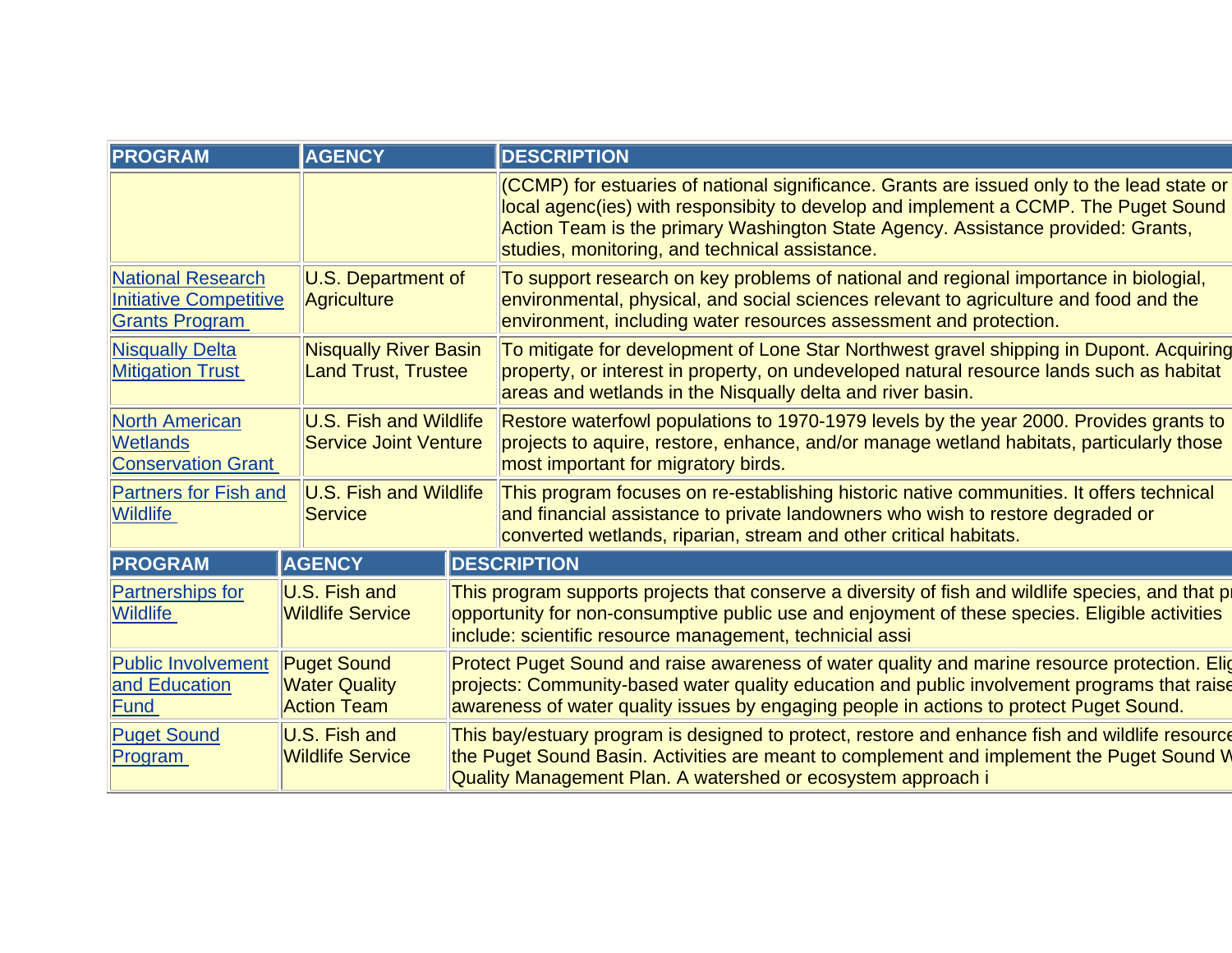| <b>PROGRAM</b>                                                 |                                                                                      | <b>AGENCY</b>                                                                          |                                                                                                                                                                                                                                                                                                         | <b>DESCRIPTION</b>                                                                                                                                                                                                                                                                                                                                                                                                                                                                                                                                                                                                                                    |  |  |  |
|----------------------------------------------------------------|--------------------------------------------------------------------------------------|----------------------------------------------------------------------------------------|---------------------------------------------------------------------------------------------------------------------------------------------------------------------------------------------------------------------------------------------------------------------------------------------------------|-------------------------------------------------------------------------------------------------------------------------------------------------------------------------------------------------------------------------------------------------------------------------------------------------------------------------------------------------------------------------------------------------------------------------------------------------------------------------------------------------------------------------------------------------------------------------------------------------------------------------------------------------------|--|--|--|
| <b>Salmon Recovery</b><br><b>Funding Board</b>                 | Office of the<br>Interagency<br>Committee for<br><b>Outdoor</b><br><b>Recreation</b> |                                                                                        |                                                                                                                                                                                                                                                                                                         | The Salmon Recovery Funding Board (SRFB) created by the 1999 Legislature, is a ten-membe<br>board. Composed of five citizens appointed by the Governor and five state agency directors, the<br>Board brings together the experiences and viewpoints of citizens and the major state natural re<br>agencies. Meetings are generally held bi-monthly. All meetings are open to the public. Mission:<br>Board supports salmon recovery by funding habitat protection and restoration projects, and rela<br>programs and activities that produce sustainable and measurable benefits for fish and their hat<br>To date the Board has funded 798 projects. |  |  |  |
| <b>Small Change for a</b><br><b>Big Difference</b>             | King County,<br>Department of<br><b>Natural Resouces</b><br>and Parks                |                                                                                        | For those projects that benefit surface water and/or wastewater resources, urban or unincorpor<br>King County wildlife habitat and/or native plant restoration in King County. Projects may include<br>projects on streams, wetlands, lake rivers, marine waters, fish habitat, water quality and water |                                                                                                                                                                                                                                                                                                                                                                                                                                                                                                                                                                                                                                                       |  |  |  |
| <b>PROGRAM</b>                                                 | <b>AGENCY</b>                                                                        |                                                                                        | <b>DESCRIPTION</b>                                                                                                                                                                                                                                                                                      |                                                                                                                                                                                                                                                                                                                                                                                                                                                                                                                                                                                                                                                       |  |  |  |
| <b>State/Tribal Wetland</b><br><b>Planning Grants</b>          |                                                                                      | <b>U.S. Environmental</b><br><b>Protection Agency</b>                                  |                                                                                                                                                                                                                                                                                                         | Assists states and tribes to develop watershed based comprehensive land use plans ar<br>technical tools that can be applied to integrate protection and restoration of wetlands ar<br>water resources.                                                                                                                                                                                                                                                                                                                                                                                                                                                |  |  |  |
| <b>Urban Reforestation</b><br>and Habitat Restoration<br>Grant |                                                                                      | <b>King County</b><br>Department of Natural<br><b>Resources</b>                        |                                                                                                                                                                                                                                                                                                         | Grants are for urban reforestation or wildlife habitat restoration projects which focus on<br>sustainability of the larger ecosystem. Preferance is for projects located in terrestrial ha                                                                                                                                                                                                                                                                                                                                                                                                                                                            |  |  |  |
| <b>Washington Wildlife</b><br>and Recreation<br>Program (WWRP) |                                                                                      | Washington<br>Interagency<br>Committee for<br><b>Outdoor Recreation</b>                |                                                                                                                                                                                                                                                                                                         | Program funding supports acquistion and development of outdoor recreation and conse<br>lands. Eligible projects include local and state parks, water access sites, trails, critical h<br>natural areas, riparian habitat, urban wildlife habitat and farmlands. Some grant categor<br>renovation and restoration activities.                                                                                                                                                                                                                                                                                                                          |  |  |  |
| <b>Water and Watersheds</b>                                    |                                                                                      | National Science<br><b>Foundation - Division</b><br>of Environmental<br><b>Biology</b> |                                                                                                                                                                                                                                                                                                         | This is a joint National Science Foundation/Environmental Protection Agency special av<br>competition to support interdesciplinary teams joining the physical, biological, and socid<br>sciences and engineering in research on water quality and relate                                                                                                                                                                                                                                                                                                                                                                                              |  |  |  |
| <b>WaterWorks, RCPG,</b>                                       |                                                                                      | <b>King County</b>                                                                     |                                                                                                                                                                                                                                                                                                         | Grants up to \$50,000 are available for projects that protect or improve water quality, dra                                                                                                                                                                                                                                                                                                                                                                                                                                                                                                                                                           |  |  |  |